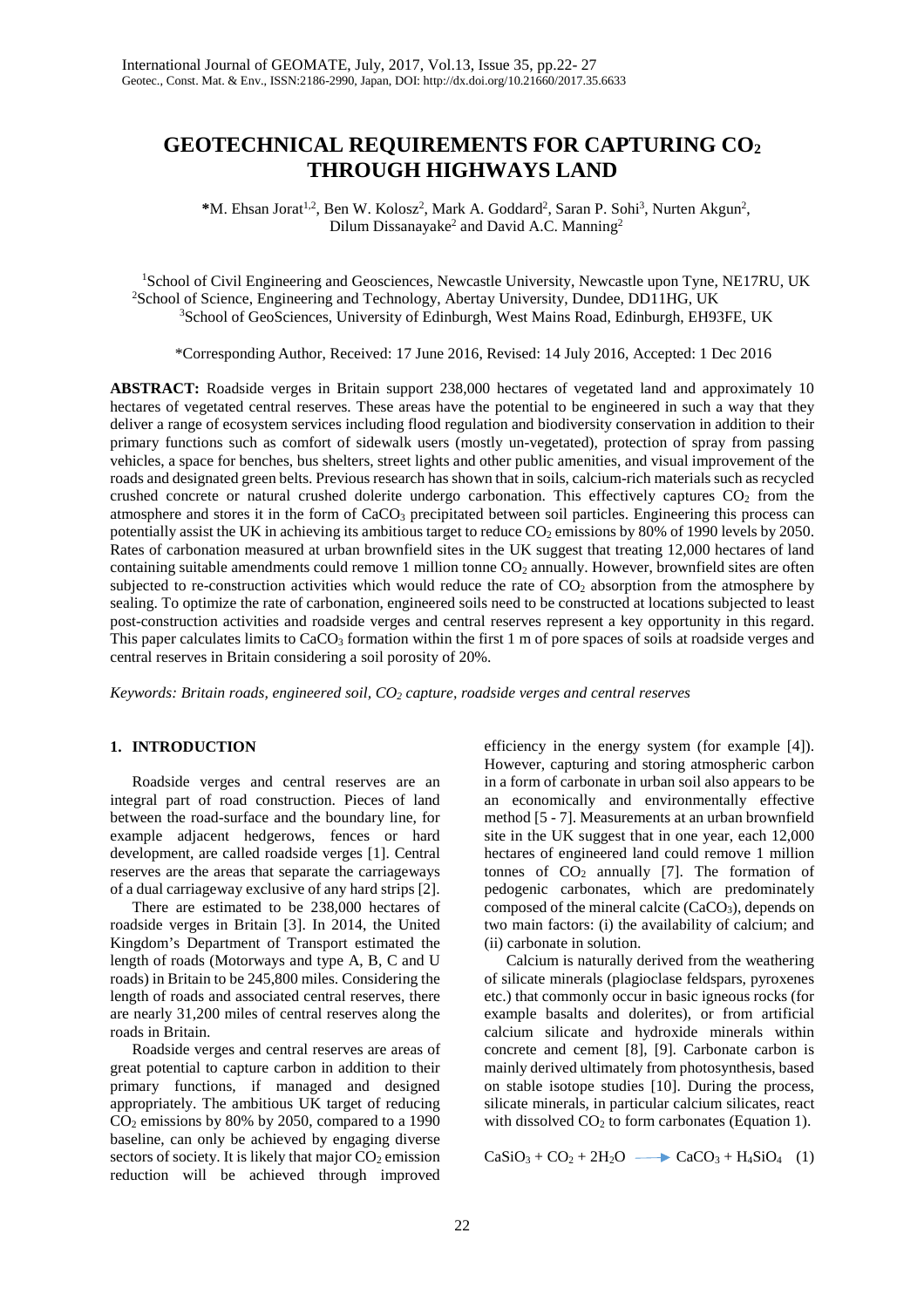This leads to the removal of atmospheric carbon and its subsequent storage in a stable, inorganic state [6 - 8], [11 - 15]. Once formed, this is a stable store for  $CO<sub>2</sub>$  since it will only be naturally removed by dissolution, when carbon would normally stay stable as carbonate in solution, entering surface and groundwater systems.

In this paper, we investigate possible constraints to realising the potential for  $CO<sub>2</sub>$  sequestration (through CaCO3) in roadside verges and central reserves of Britain. The result of this investigation will assist in designing more sustainable roads, globally, which would provide their primary functions while also sequestering  $CO<sub>2</sub>$  emissions discharged into the atmosphere partly from vehicles using internal combustion engines. We also highlight the implications of engineering roadside verges and central reserves to capture carbon on their ability to also deliver a range of additional ecosystem services, such as flood regulation and biodiversity.

### **2. THEORETICAL BACKGROUND**

CaCO<sub>3</sub> formation occurs within soil pore spaces. The porosity of soils ranges between 20–60%, depending on soil type and degree of compaction [16]. Pore spaces within coarser soils provide higher potential for carbon sequestration because larger pore spaces having lower surface areas result in decreased friction and provide higher permeability. Higher permeability results in faster weathering of silicate minerals and provides access to sufficient water for the chemical reaction (Equation 1) to take place.

For roadside verges and central reserves to maintain their primary functions, they should reach a certain degree of compaction that leads to significant reduction of porosity. However, optimum compaction of soil with small grains fitting within the larger grain pores would give a porosity of around 20% [16]. This means that even at the highest degree of compaction, 20% of the total soil volume is comprised of voids which can provide a potential location for CaCO<sub>3</sub> formation.

Based on previous measurements at the Science Central development site in Newcastle, UK [6], the majority of carbonation occurs in the top 1 m of the soil profile, depending on soil type and precipitation. Based on that result, the calculations presented here consider the first 1 m soil depth for roadside verges and central reserves. The porosity of the soil at roadside verges and central reserves is assumed to be 20%.

In addition to the carbon capture function, there is also an argument that enhanced levels of  $CO<sub>2</sub>$  may increase the carbon capture rate, therefore a roadside pot experiment is currently being conducted (2016- 2017) to determine how elevated levels of  $CO<sub>2</sub>$ produced by emissions from vehicles, mainly  $N_2O$ and CO2, affect the local soil and plant processes. The

roots of plants and their development are to be studied as they act as the main exchanger of C from the atmosphere to the soil. For example, it is already known that vegetation with a  $C_3$  photosynthesis mechanism (very common in Europe) responds to elevated CO<sub>2</sub> enrichment through substantial growth in root structures and C absorption [17].

#### **3. RESULTS**

 Cross-sections and dimensions for rural and urban roads in Britain are shown in Fig. 1. Based on the dimensions provided, the total volume of the soil associated with the first 1 m of road central reserves is calculated and presented in Table 1.



FIG. 1 Dimensions of cross-section components for (a) rural motorway, (b) urban motorway, (c) rural single carriage all-purpose, (d) rural dual carriage allpurpose, (e) urban single carriage all-purpose and (f) urban dual carriage all-purpose roads mainline [2].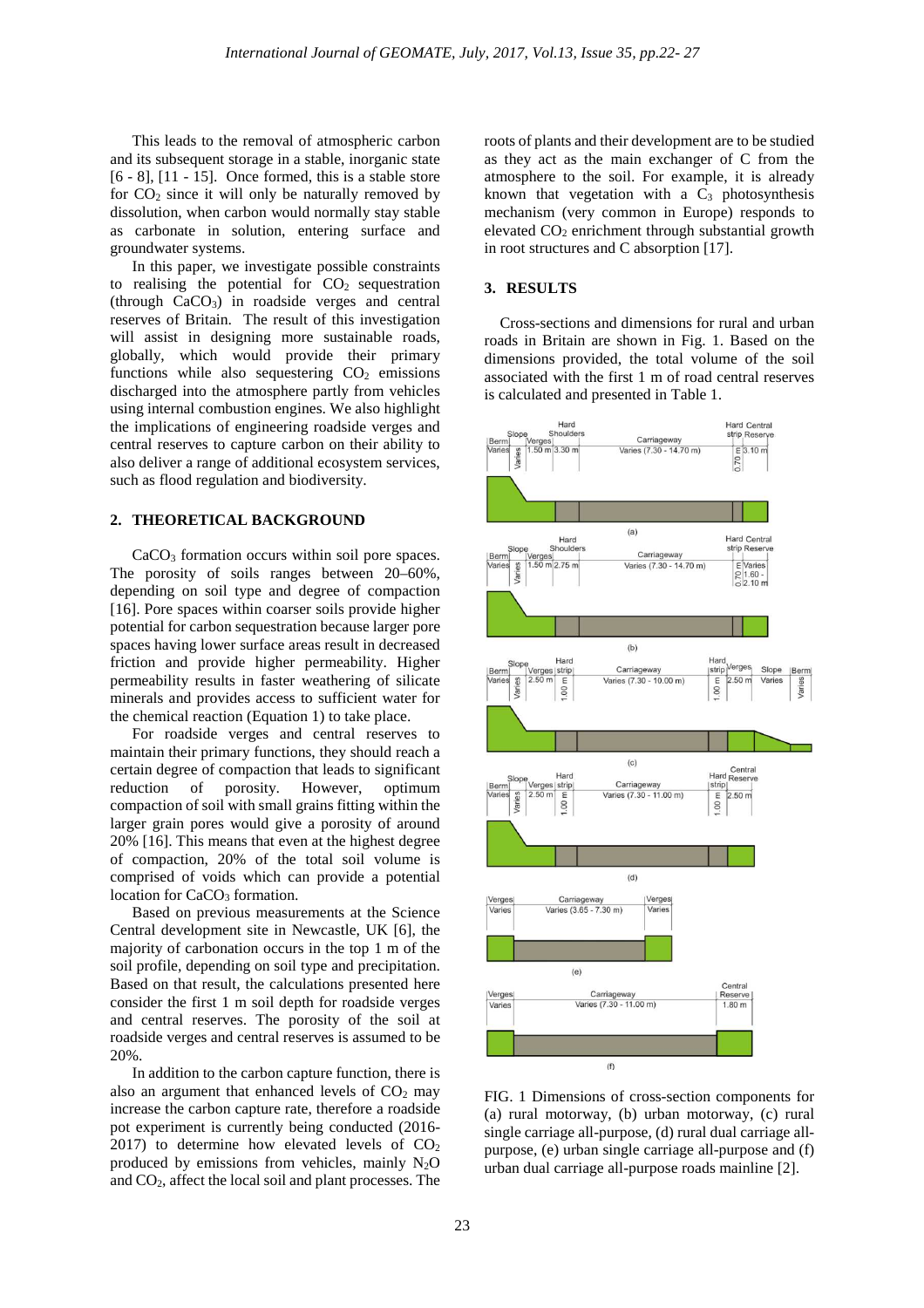Based on an estimated density of pure  $CaCO<sub>3</sub>$  as  $2715 \text{ kg/m}^3$  [18] for soil at roadside verges and central reserves, maximum ranges of  $CaCO<sub>3</sub>$  deposition within pore spaces are calculated and presented in Table 2. For the calculations, the porosity of 20% is considered and it is assumed that 100% of the pore spaces are filled with  $CaCO<sub>3</sub>$ . Therefore, potentially  $543$  kg of CaCO<sub>3</sub> for each cubic metre of soil could be stored within soil pore spaces in roadside verges and central reserves.

Table 1 Total volume of soil present within the first 1 m of soils along road central reserves in Britain

| Type of roads | Total         | Volume of soil   |
|---------------|---------------|------------------|
|               | length of     | present in the   |
|               | central       | upper 1 m of     |
|               | reserve       | central reserves |
|               | $(mile)$ [19] | $(m^3)$          |
| Rural/urban   |               |                  |
| motorway      | 2,212         | 8,815            |
| Rural dual    | 22,122        | 88,710           |
| carriageway   |               |                  |
| Urban dual    |               |                  |
| carriageway   | 6,882         | 19,870           |
|               |               |                  |

Table 2 Total potential  $CaCO<sub>3</sub>$  storage capacity within the top 1 m of soil depth along roadside verges and central reserves in Britain. For the calculations of this table, porosity of 20% is considered

| Type         | Volume of soil  | Potential       |
|--------------|-----------------|-----------------|
|              | present in the  | $CaCO3$ storage |
|              | top 1 m $(m^3)$ | (million tonne) |
| Roadside     | 2,380,000,000   | 1292            |
| verges       |                 |                 |
| Road central | 117,395         | 0.06            |
| reserves     |                 |                 |
|              |                 | $\Sigma = 1292$ |
|              |                 |                 |

### **4. DISCUSSION**

 Results from Table 2 show that roadside verges have considerable potential for CaCO<sub>3</sub> deposition compared with road central reserves.

 Table 2 indicates the limit to the formation of  $CaCO<sub>3</sub>$  within the first 1 m of sediments at roadside verges and central reserves, which is defined by porosity and hence particle size and degree of compaction. Considering the porosity of 20% and assuming all of the void spaces within the top 1 m of soil within roadside verges and central reserves are filled with  $CaCO<sub>3</sub>$ , they have the capacity to deposit an estimated maximum of 1,292 million tonne  $CaCO<sub>3</sub>$ (Table 2), equivalent to 150 million tonne C. However, in reality, other factors such as solution pH,

the presence of organic complexes and fluid flow rate also play an important role in the formation of CaCO<sub>3</sub> [11].

 Clearly, engineering all roadside verges and central reserves for carbon sequestration in Britain is not feasible since they are mostly operational and reconstruction to implement carbon capture design into the roadside verges and central reserves requires significant funding and time. However, the Department for Transport (DfT) statistics in 2014 show that total road length in Britain increased 2% over ten years, compared with the 2004 baseline [19]. Considering a similar rate for the next ten years, if roadside verges and central reserves of new roads are engineered for carbon capture purposes during construction they have the potential to deposit nearly 25 million tonnes of  $CaCO<sub>3</sub>$  which equates to 11 million tonne of  $CO<sub>2</sub>$ . This figure is separate from roads which will be upgraded and resurfaced in future providing further opportunity to implement carbon capture design during re-construction. The calcium source required for new engineered soils could be partly acquired through recycling of concrete from the demolition of bridges and other concrete structures associated with roads as they reach the end of their life. Remaining calcium sources could be acquired from nearby demolition sites or dolerite quarries.

 Vegetated roadside verges and central reservations represent an important component of 'green infrastructure' (GI). GI is defined as 'a network of multifunctional green space, urban and rural, which is capable of delivering a wide range of environmental and quality of life benefits for local communities' [20], [21]. In addition to carbon capture, roadside planting should be designed to provide an array of functions or 'ecosystem services' including aesthetic appeal for pedestrians, localized urban cooling and removal of particulate matter from vehicle emissions [22]. The choice of planting and management of vegetation on roadside verges and central reserves could also influence calcite formation. Carbon stored in carbonates is plant derived, implying that encouraging plant growth on engineered urban soils may facilitate carbon capture [8], as well as providing other ecosystem services associated with vegetated land. Although roads generally have a negative impact on biodiversity (for example [23], [24]), sympathetically managed or restored roadside verges make an important contribution to the conservation of grassland species (for example [25]) and pollinating insects [26]. For instance, Highways England is committed to the implementation of the National Pollinator Strategy for England [27] and will undertake a programme of works to achieve a significant area of species rich grasslands, estimated at 3,500 hectares by 2021.

If fully carbonated, the permeability of soil approaches zero in which case roadside verges would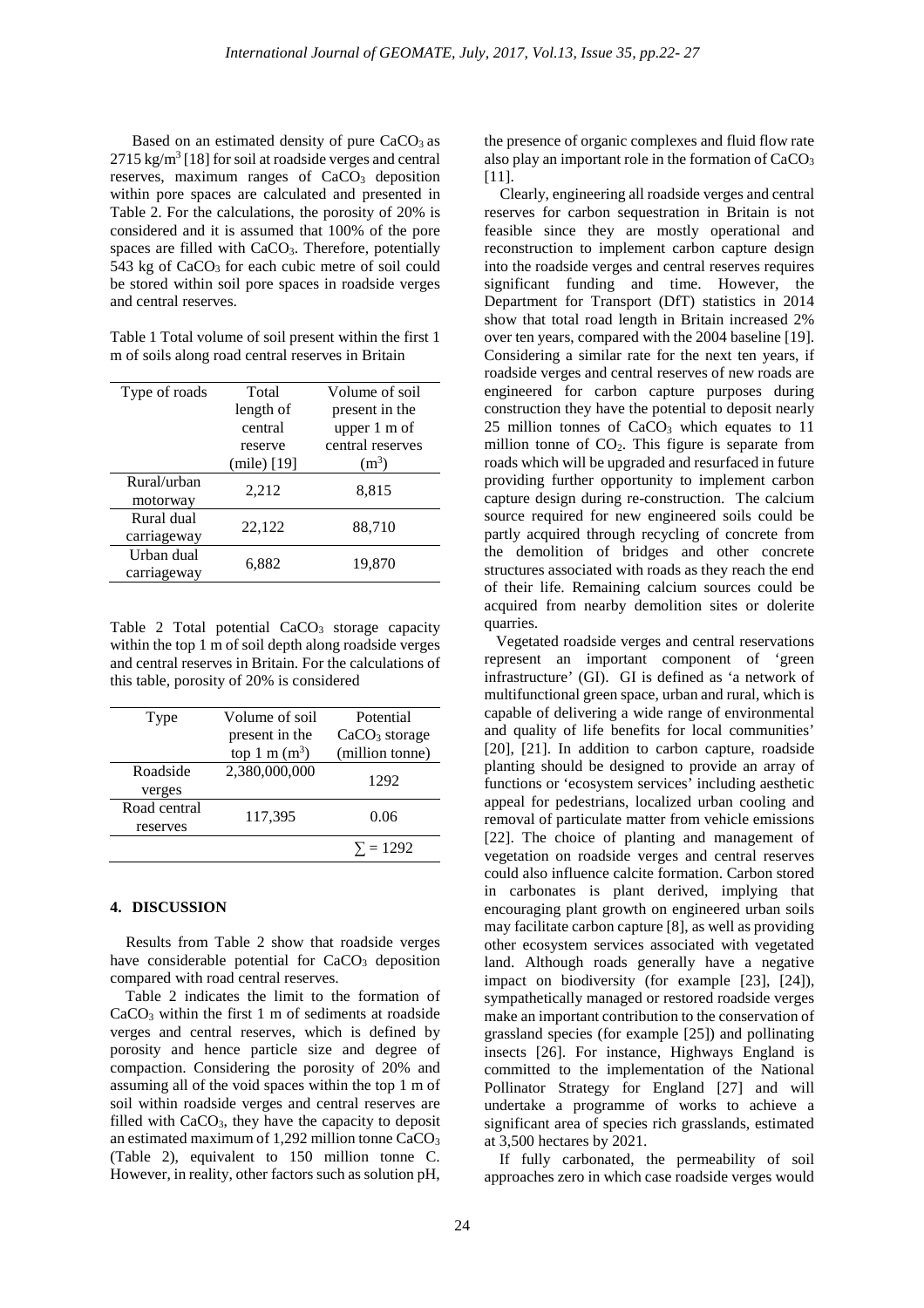have a reduced capacity to drain water, possibly (depending on specific design) leading to flooding during periods of heavy rainfall. For roads in general and motorways in particular, if it occurs, such flooding might lead to damaging events. Accordingly, a proper drainage system such as SUDS [28], [29] should be considered for roadside verges and central reserves if engineered to capture carbon in addition to their primary functions. A further benefit of SUDS is that the created wetland can provide habitat for supporting biodiversity [30], [31].

The use of aggregates for carbon sequestration purposes, no matter how much carbon is stored, is ultimately controlled by economic and practical viability and there are many factors influencing the price of carbon emission mitigation techniques. For the purposes of this study, the European Emissions Trading Systems (EU ETS) found from the European Energy Exchange (EEX) can be used as an obtainable price for CO<sub>2</sub>; which on the 8<sup>th</sup> August 2015 stood at €7.94 (£5.63) per tonne of CQ. The UK government has capped in Carbon Floor Price (CFP) at £18 per tonne recently in order to compensate for this low EU value of carbon dioxide, however, for simplification here, we assume a market price based on the EEX.

Accordingly, considering the calculated capacity of roadside verges and central reserves of new roads built within the next 10 years to sequester 11 million tonne of  $CO<sub>2</sub>$ , the land can obtain a price of £61,930,000 for  $CO<sub>2</sub>$  sequestration, which is in line with increasing demand for climate mitigation.

In terms of the cost of enhanced weathering as a technology, extraction, comminution and transportation should be taken into account. The operational costs of enhanced weathering using basic rocks such as dolerite or basalt is £44-361 tonne of  $CO<sub>2</sub>$  [32]; this wide price range is indicative of the variability in economic modelling. Operational costs are however highly influenced by extraction and comminution costs. When considered for this study, this cost may be reduced because the targeted aggregates could be sourced from aggregate industry by-products with otherwise limited markets. Therefore, the dominant costs to consider are transportation and mixing. Transportation within the UK can be done by sea for dolerite sources close to the sea, which is feasible due to the distinct distribution of basic rocks in the UK. In the case of dolerite from the Whin Sill, transportation would be more appropriate by land. By using transportation cost of £0.0496 per tonne per km [32], to engineer one hectare of roadside verges and central reserves of new roads for carbon sequestration using 800 tonne of crushed dolerite, transportation would have to be limited to approximately 50 km (£1984) in order for the site to return any profit (based on carbon prices used above). This may limit the use of dolerite for carbonation purposes to local developments.

Alongside transportation costs, there are also application and mixing costs to consider. Renforth [32] discusses energy requirements for spreading crushed rocks at a rate of 0.40 tonne per hectare annually. Although this study recommends mixing silicate minerals with the substrate rather than spreading, an approximate cost of £8.13-15.50 per tonne of  $CO<sub>2</sub>$  stored is estimated for the cost of silicate minerals application [32].

Predicting the saturation point for the CaCO<sub>3</sub> formation between soil particles is an essential factor which largely controls the geotechnical properties of the substrate such as permeability and this can be done using multiple regression modelling [33].

## **5. CONCLUSIONS**

Limits to  $CaCO<sub>3</sub>$  formation within pore spaces of sediments at roadside verges and central reserves have been calculated and we show that roadside verges have the greatest potential deposition rate. Considering a porosity of 20%, the top 1 m of soil at roadside verges and central reserves along rural and urban roads in Britain has a theoretical capacity of 1,292 million tonne  $CaCO<sub>3</sub>$ , equivalent to 150 million tonne C, of which almost all is in verges. Road length in Britain is expected to increase by 2% over the next ten years. This will lead to increased vehicle movements and  $CO<sub>2</sub>$  emissions. If managed and engineered appropriately, roadside verges and central reserves associated with new roads have the theoretical capacity to store 25 million tonne CaCO<sub>3</sub> (from 11 million tonne  $CO<sub>2</sub>$ ; 3 million tonne C). This equates to economic benefit of £61,930,000 in terms of mitigation of  $CO<sub>2</sub>$  emission. Recycling of concrete from demolition of bridges and other concrete structures associated with roads as they reach the end of their life could be an appropriate calcium source for new engineered soil.

 This study indicates that road components such as roadside verges and central reserves have potential to provide the function of passive  $CO<sub>2</sub>$  removal. However, considering the possibility that deposition of CaCO3 within soil pore spaces may reduce permeability, design to maintain proper drainage in the soil profile may be required to avoid flooding. Engineering a carbon capture function into roadside verges needs to be sympathetic to the provision of other ecosystem services, such as biodiversity conservation.

### **6. ACKNOWLEDGMENTS**

 The authors thank funding of the Engineering and Physical Sciences Research Council (EP/K034952/1 and EP/I002154/1). We thank the United Kingdom Department of Transport for providing the necessary resources and information.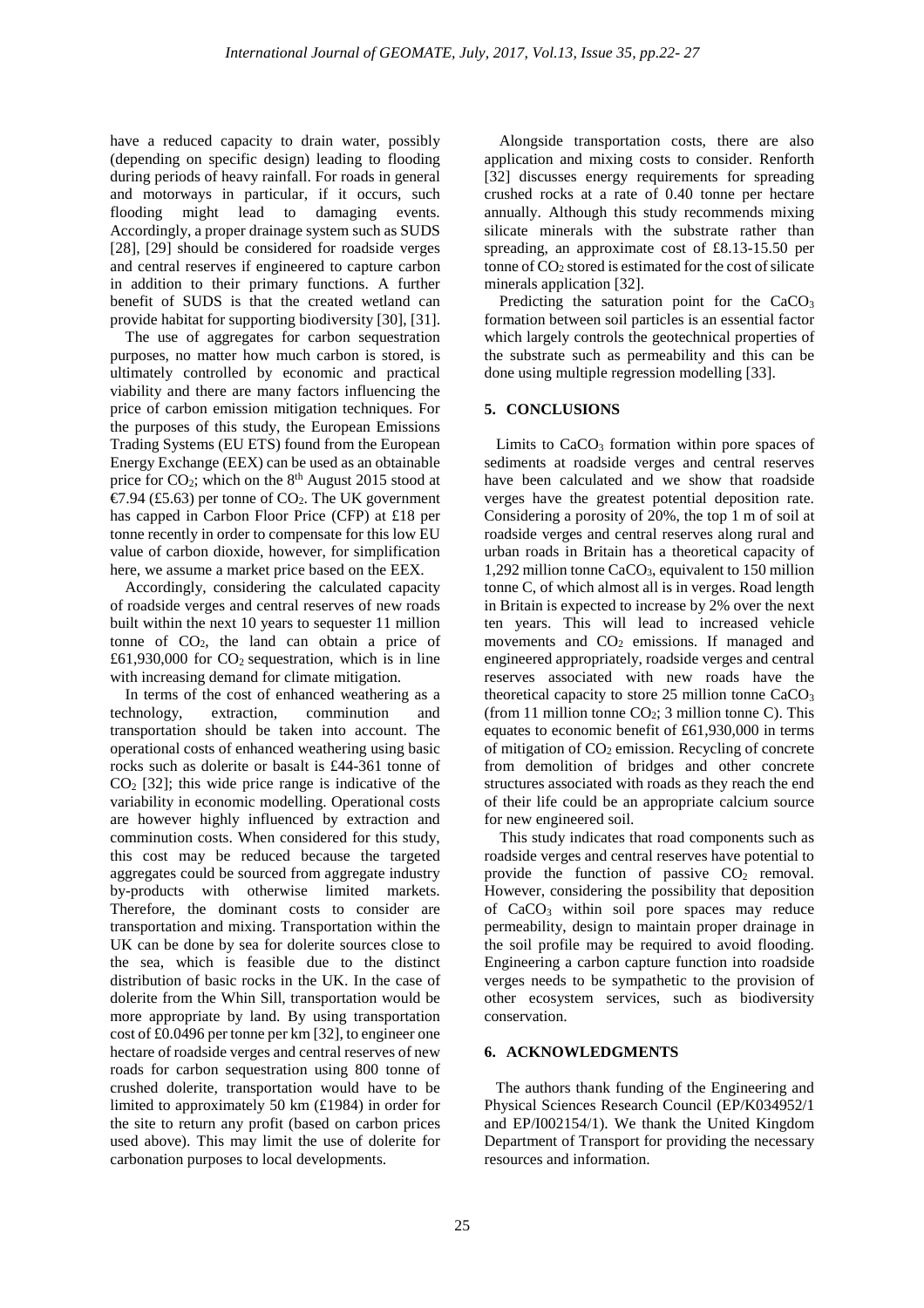### **7. REFERENCES**

- [1] Thomas C, "ROADSIDE VERGES", Warwickshire, Coventry and Solihull Local Biodiversity Action Plan, 2005, pp.8.
- [2] Department for Transport, "Design Manual for Roads and Bridges - Cross-Sections and Headrooms", Volume 6, Section 1, Part 2, 2005.
- [3] Department for Transport, "Road lengths in Great Britain", 2013, available from: https://www.gov.uk/government/uploads/system /uploads/attachment\_data/file/208692/roadlengths-in-great-britain-2012.pdf.
- [4] Pacala S, Socolow R, "Stabilization wedges: Solving the climate problem for the next 50 years with current technologies", Science 305, 2004, pp. 968– 972.
- [5] Manning DAC, "Biological enhancement of soil carbonate precipitation: passive removal of atmospheric CO2", Mineralogical Magazine 72, 2008, pp. 639-649.
- [6] Washbourne CL, Renforth P, Manning DAC, "Investigating carbonate formation in urban soils as a method for capture and storage of atmospheric carbon", Science of the Total Environment 431, 2012, pp. 166-175.
- [7] Washbourne CL, Lopez-Capel E, Renforth P, Ascough PL, Manning DAC, "Rapid removal of atmospheric  $CO<sub>2</sub>$  by urban soils", Environmental Science and Technology 49, 2015, pp. 5434- 5440.
- [8] Manning DAC, Renforth P, "Passive sequestration of atmospheric  $CO<sub>2</sub>$  through coupled plant-mineral reactions in urban soils", Environmental Science and Technology 47(1), 2013, pp. 135-141.
- [9] Jorat ME, Goddard MA, Kolosz BW, Sohi S, Manning DAC, "Sustainable Urban Carbon Capture: Engineering Soils for Climate Change (SUCCESS)", In: 16<sup>th</sup> European Conference on Soil Mechanics and Geotechnical Engineering (XVI ECSMGE 2015). 2015, Edinburgh, pp. 2559 – 2564.
- [10] Cerling TE, "The stable isotope composition of modern soil carbonate and its relationship to climate", Earth and Planetary Science Letter 71,1984, pp. 229-240.
- [11] Renforth P, Manning DAC, Lopez-Capel E, "Carbonate precipitation in artificial soils as a sink for atmospheric carbon dioxide", Applied Geochemistry 24, 2009, pp. 1757-1764.
- [12] Renforth P, Edmondson J.; Leake, J. R.; Gaston, K. J.; Manning, D. A. C. Designing a carbon capture function into urban soils. Proc. Inst. Civ. Eng.: Urban Design Plann. 2011, 164 (2), pp. 121−128.
- [13] Kolosz BW, Goddard MA, Jorat ME, Aumonier J, Sohi SP, Manning DAC, "A Sustainability Framework for Engineering Carbon Capture Soil

In Transport Infrastructure", International Journal of Transport Development and integration 2017, 1, pp. 74-83 (In-press).

- [14] Kolosz BW, Manning P, Goddard MA, Jorat ME, Sohi SP, Manning DAC, "A Multifunctional Soil Inorganic Carbon Prediction Model", In: 8th International Congress on Environmental Modelling and Software. 2016, Toulouse France (In-press).
- [15] Kolosz BW, Goddard MA, Jorat ME, Sohi S, Manning DAC, "Developing Lifecycle Inventory Indices for Estimating the Carbon Sequestration of Artificially Engineered Soils and Plants", In: 5<sup>th</sup> Asian conference on Sustainability, Energy, and the Environment, 2015, pp. 93-112.
- [16] Jorat ME, Kolosz BW, Sohi S, Lopez-Capel E., Manning DAC, "Changes in geotechnical properties of urban soils during carbonation", In: 15th Pan-American Conference on Soil Mechanics and Geotechnical Engineering, 2015, Buenos Ares, Argentina, pp. 912 – 918.
- [17] Smith P, Powlson DS, Smith JU, Falloon P, Coleman K, "Meeting Europe's climate change commitments: quantitative estimates of the potential for carbon mitigation by agriculture", Global Change Biology 6, 2000, pp. 525-539.
- [18] Deer WA, Howie RA, Zussman J, "An introduction to the rock forming minerals", Longman Scientific & Technical, Essex, 2013, 3 rd Edition.
- [19] Department for Transport, "Road lengths in Great Britain", 2014, available from: https://www.gov.uk/government/uploads/system /uploads/attachment\_data/file/428857/roadlengths-in-great-britain-2014.pdf.
- [20] Department for Communities and Local Government [DCLG], "Planning Practice Guidance. Green Infrastructure", 2016, available at:

http://planningguidance.communities.gov.uk/blo g/guidance/natural-environment/greeninfrastructure/.

- [21] European Environment Agency, "Soil resource efficiency in urbanised areas - analytical framework and implications for governance", edited by Geertrui Louwagie, Publications Office of the European Union, 2016, pp. 92.
- [22] Cameron RWF, Blanusa T, "Green infrastructure and ecosystem services - is the devil in the detail?", Annals of Botany, 118, 2016, pp. 377- 391.
- [23] Muñoz P, Torres F, Megías A, "Effects of roads on insects: a review", Biodiversity and Conservation, 24, 2015, pp. 659-682.
- [24] Benítez-López A, Alkemade R, Verweij PA, "The impacts of roads and other infrastructure on mammal and bird populations: A meta-analysis", Biological Conservation, 143, 2010, pp. 1307- 1316.